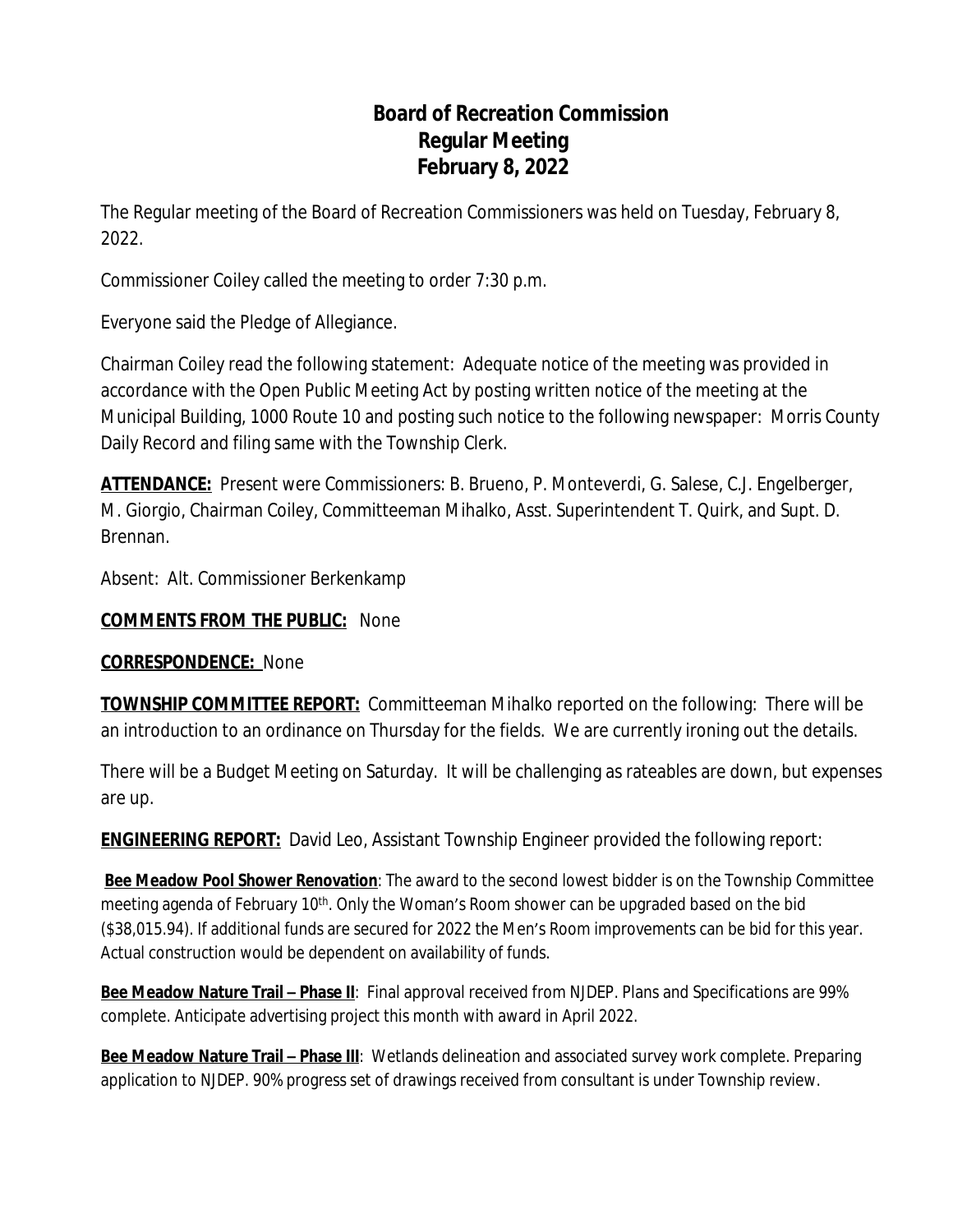**Bee Meadow Nature Trail – Phase IV:** Wetlands delineation and associated survey work complete. Preparing application to NJDEP. 90% progress set of drawings received from consultant is under Township review.

**Black Brook Park Multi-Purpose Field**: Flood Hazard Area Verification and LOI submitted to the NJDEP on October 12<sup>th</sup>. Received Flood Hazard Verification dated January 10, 2022. Still waiting on LOI approval.

**Malapardis Tennis Court Resurfacing**: Bid opening was December 14, 2021. No bids received. Need to reevaluate scope of work for re-bid. Assistant Supt. Quirk mentioned that there is a company that does tennis court resurfacing. Preceding the bid opening the Engineering Department was not interested in resurfacing. However, since no bids are being received, Assistant Supt. quirk suggested reaching out to the company. Supt. Brennan said she has the name of the company and will follow up.

**Bee Meadow Park Turf Field**: Project will need NJDEP permit(s). Meeting held with turf vendor. Meeting scheduled with B.A. to discuss project bidding/award options.

## **ASSISTANT SUPERINTENDENT'S REPORT:**

**Wrestling:** Asst. Supt. Quirk reported that the season is winding down. He noted that it was a very tough season between COVID closures, closures at the Community Center due to HVAC issues, and Whippany Park High School not having any heat in their weight room. Even with all the negatives, Art Ehrhardt said they did well during the season and the program is still strong.

**Ski Club:** Supt. Quirk reported this Friday will be the third of four trips this season. There have been two weather cancellation dates. If the weather continues to hold out the last trip is scheduled for February 18.

**Basketball:** We are midway through the season. Like other programs, there have been some cancellations due to weather and COVID. Tomorrow we will be mailing out to the coaches the packets for selection of the Leadership Award and Good Sportsmanship Award. Unfortunately, last year the recipients were not recognized because the season ended abruptly. We will bring those winners back this year to be recognized by the Recreation Commissioners along with this year's winners.

**Field ZOOM Meeting:** Asst. Supt. Quirk noted there will be a change to the Fields Meeting this year. It will be held tomorrow via ZOOM format and the meeting will be held *before* permits are issued. Typically, the meeting is held after the permits are issued so we can explain what is required. Having that information beforehand might reduce the number of requests. There is a large number of clubs teams on the baseball and softball side. There are not enough fields to cover all the team requests. As of now, we have not yet received anything from soccer.

Supt. Brennan added that the new head of fields at the Board of Education has been invited to attend the meeting as well. It will be helpful for him to know what is planned since our Public Works Department maintains the BOE fields. In addition, historically the field permits begin on March 15<sup>th</sup>, however, this year the start date is April 1<sup>st</sup>. If the fields are ready earlier, applications will be notified of the earlier start date.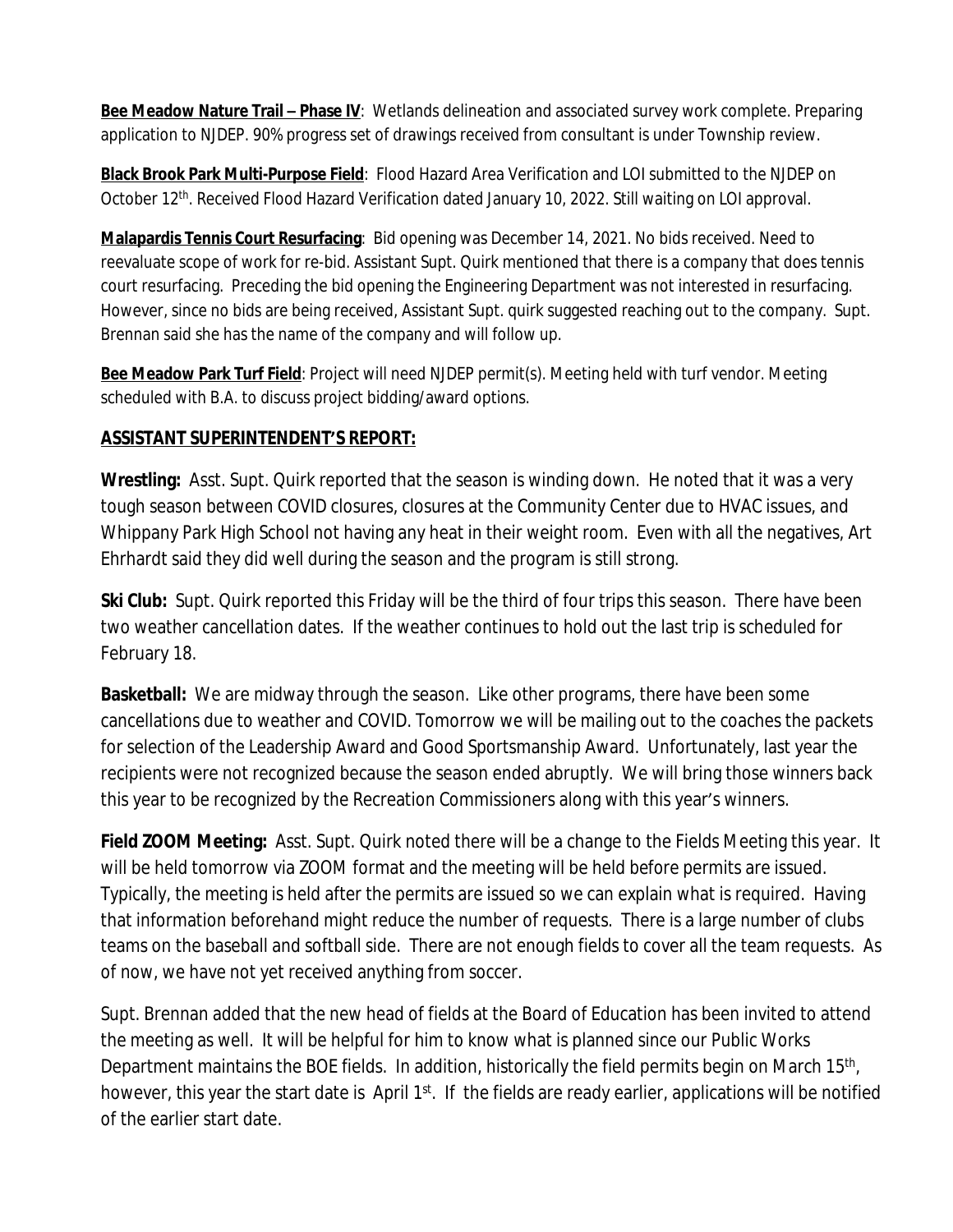**SUPERINTENDENT'S REPORT:** Supt. Brennan reported on the following:

**Easter Egg Hunt:** There will be a traditional Easter egg hunt on Saturday, April 9<sup>th</sup> at Malapardis Park. There is no rain date. Should the weather force cancellation of the event, Recreation will find another way to distribute the eggs.

**Summer Camps:** We are moving forward with Summer Plus and the Travelling Teens camps. Summer Plus will be at Black Brook Park again this year. Travelling Teens will be a full compliment this year with more trips and back to our usual maximum participants.

Chairman Coiley reminded Supt. Brennan to reach out to the Wildcats.

**Summer Concerts:** This year we will have three Monday night concerts: July 11, July 18 and July 25. There will not be a concert on Monday, July 4<sup>th</sup>. Commissioner Salese had an idea to do a family talent show and that is planned for the first Monday in August. Finally, we are planning to try and have a concert at the fireworks on June 30<sup>th</sup>.

There will also be a concert at the Bee Meadow Pool on June 17<sup>th</sup> to hopefully draw interest. The band is called Parrott Beach and are a Jimmy Buffet style band.

# **OLD BUSINESS:**

**HVAC System:** Supt. Brennan, as directed by Township Administrator, Joe Giorgio put a master plan together to justify the need for a new HVAC system. As we are the emergency heating and cooling center in the Township, the problems need to be fixed. Mr. Giorgio is planning to meet with Engineering and ask them to have a mechanical engineer take a look at the system so we will know how to move forward. While it will be costly to replace, it is a necessary item, certainly not a luxury.

Park Lacrosse: Supt. Brennan said she was sent correspondence from Park Lacrosse (as was John Timmons from Florham Park) indicating they are a Regional Recreation team. They asked for help marketing their program. She responded to Park Lacrosse and copied her counterparts from East Hanover and Florham Park, noting that she has never heard of a Regional Recreation program. A Recreation program is sponsored by a Municipality. She questioned who they were being sponsored by since it wasn't Hanover Township, Florham Park, or East Hanover. They have now extended their advertising to say they have teams on all levels. Anyone who has inquired has been notified they are a Club team and not sponsored by Recreation.

This year there will be no Hanover Township Girls Recreation program due to the lack of coaches. However, we are hopeful for next year. Clinics will be offered to enhance interest. Our goal is for the girls to learn the game and develop skills through clinics run by USA Sports. Hanover Township Recreation will also offer Coach's Clinics for the parents in the future.

**NEW BUSINESS: Eagle Scout Project:** Eagle Scout Ian McSorley's project is to put a flag pole over at Stoney Brook. Brian Foran, Dave Leo, and I met with Ian and discussed his plan. He had done a lot of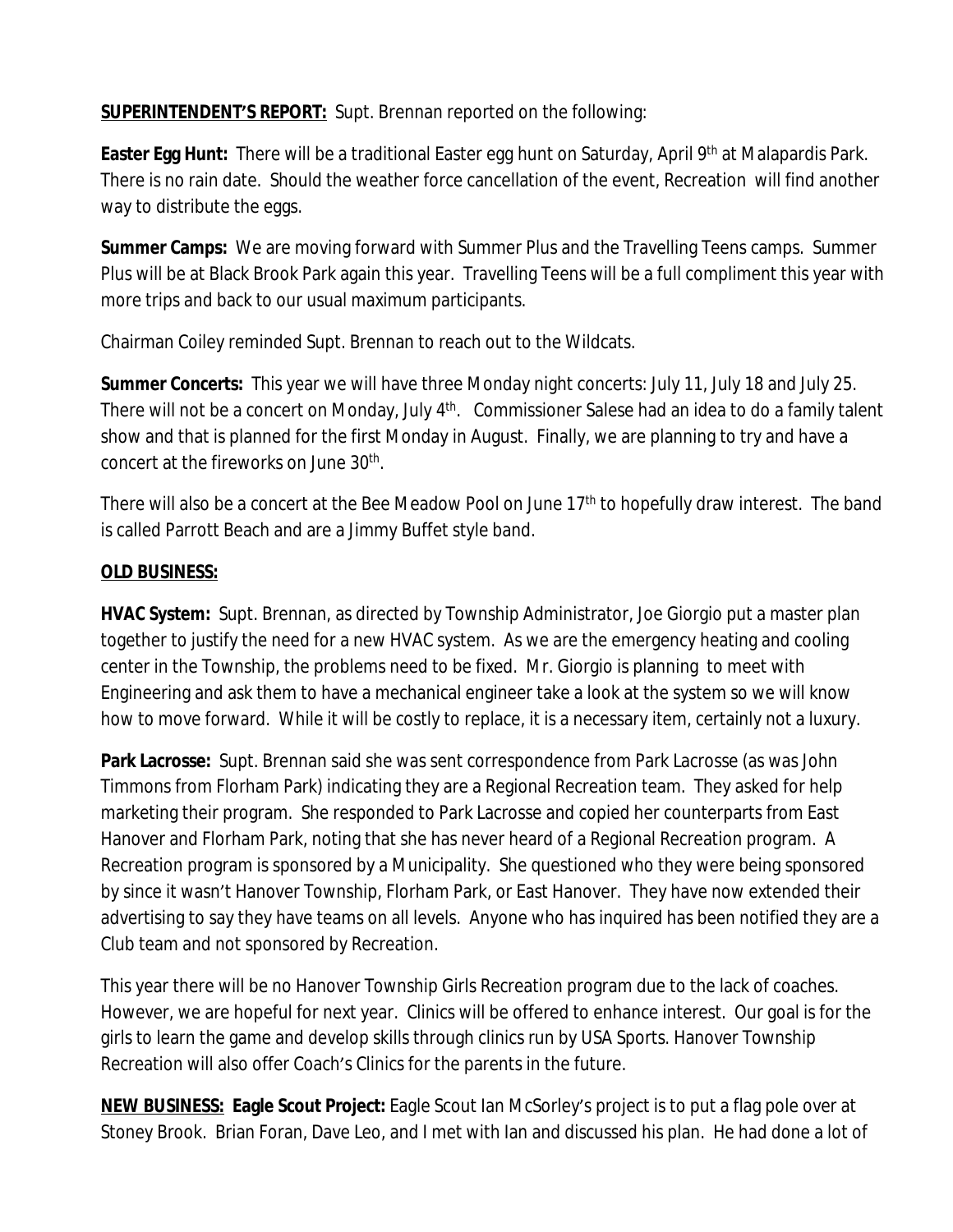research and was very well prepared. When he has made more progress, he will give a presentation to the Recreation Commission about his project.

**Ice Skating:** Commissioner Brueno asked the about ice skating rinks and if they are usable. Supt. Brennan explained the skating rinks are checked every morning including weekends. While on some days, the temperature may seem cold enough to skate, the ice must be frozen to a certain depth for a specific amount of time for safe skating. Chairman Coiley asked how people know if they can skate on the weekends. Supt. Brennan said they can call the Recreation hotline, or there is a flag indicating whether or not skating is permitted.

**March Meeting Date Change:** Due to the Camp Conference being scheduled during our next scheduled meeting date, March 15, 2022, the next meeting date will be held on Tuesday, March 22<sup>nd</sup>.

**Memorial Day Parade:** Committeeman Mihalko advised everyone that the Memorial Day parade is back this year. He asked if anyone is in charge of a team, to please let them know as we are looking for as many kids to march in the parade as possible. Also, if you are willing to help it would be appreciated. Mike said that after a two year hiatus we are trying to do it bigger and better!

#### **CLOSED SESSION:**

Chairman Coiley read the following statement:

Whereas the Open Public Meeting Act, Chapter 231 of the Law of 1975, which provides that a public body may exclude the public from that portion of the meeting at which the public body discussed certain matters from which confidentiality is required as permitted by Section 7b of the Act.

- 1. The following matter of Personnel is to be discussed by the Recreation Commission on a confidential basis as provided in Section 7b of the Act.
- 2. The matter will be considered at this time and the public shall not be admitted to this discussion.
- 3. The result of the discussion set forth above, to be conducted in closed session will be disclosed to the public, if possible, when the meeting is reconvened.

## **RE-OPEN:**

The meeting came out of closed session at 8:05 p.m. and reconvened into open session

#### **MINUTES AND VOUCHERS:**

**Commissioner Monteverdi made a motion to approve the vouchers from the December 9, 2021 meeting. Commissioner Brueno seconded the motion. All in favor, motion carried.**

**Commissioner Brueno made a motion to approve the minutes from the November 9, 2021 meeting. Chairman Coiley seconded the motion. All in favor, motion carried.**

**ADJOURN: Chairman Coiley made a motion to adjourn the meeting, seconded by Committeeman Monteverdi. All in favor, motion carried. The meeting was adjourned at 8:15 p.m.**